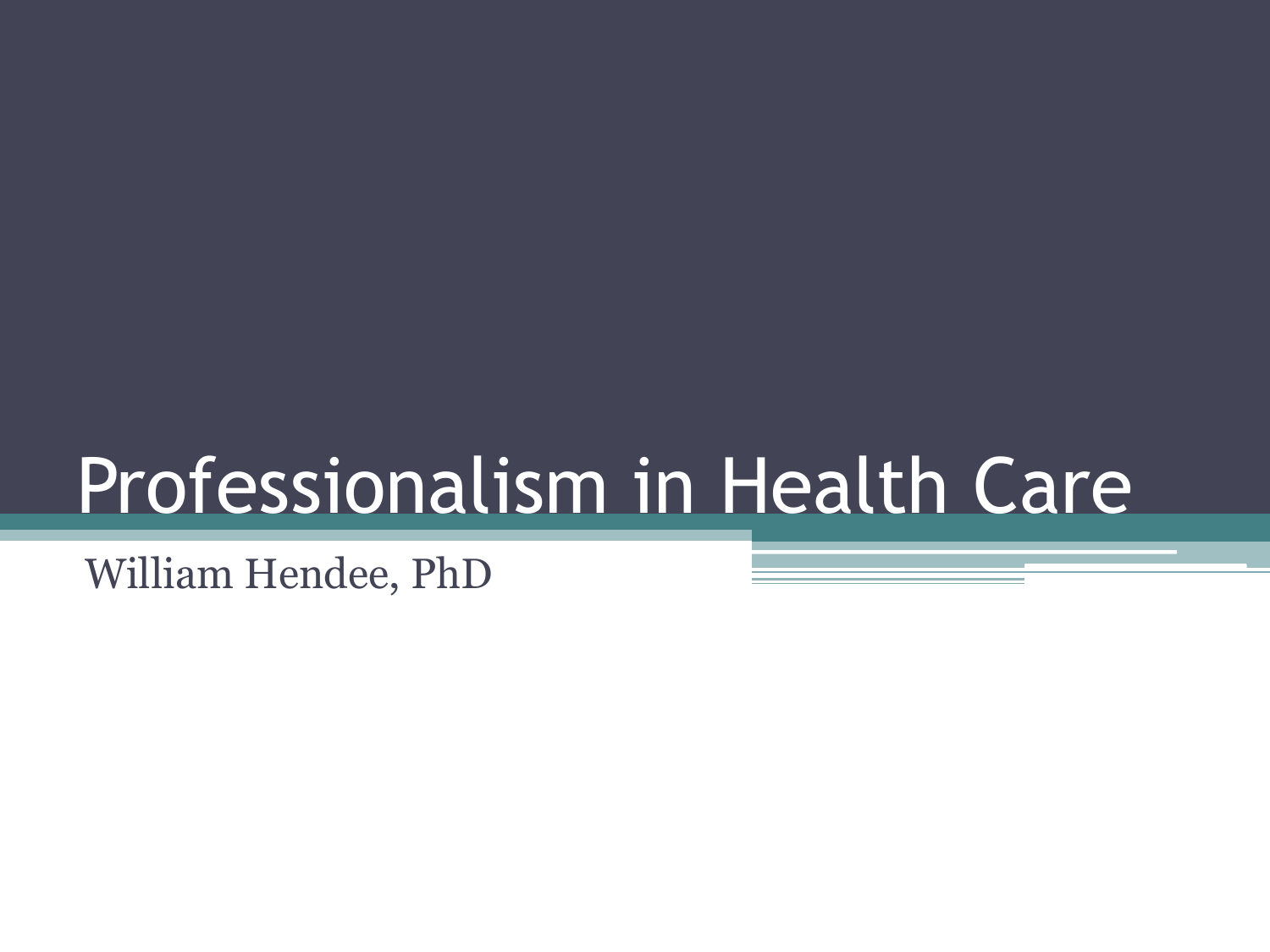## PROFESSIONALISM

- Placing the interests of others ahead of one's personal interests
- First step to being a professional decide you

are one

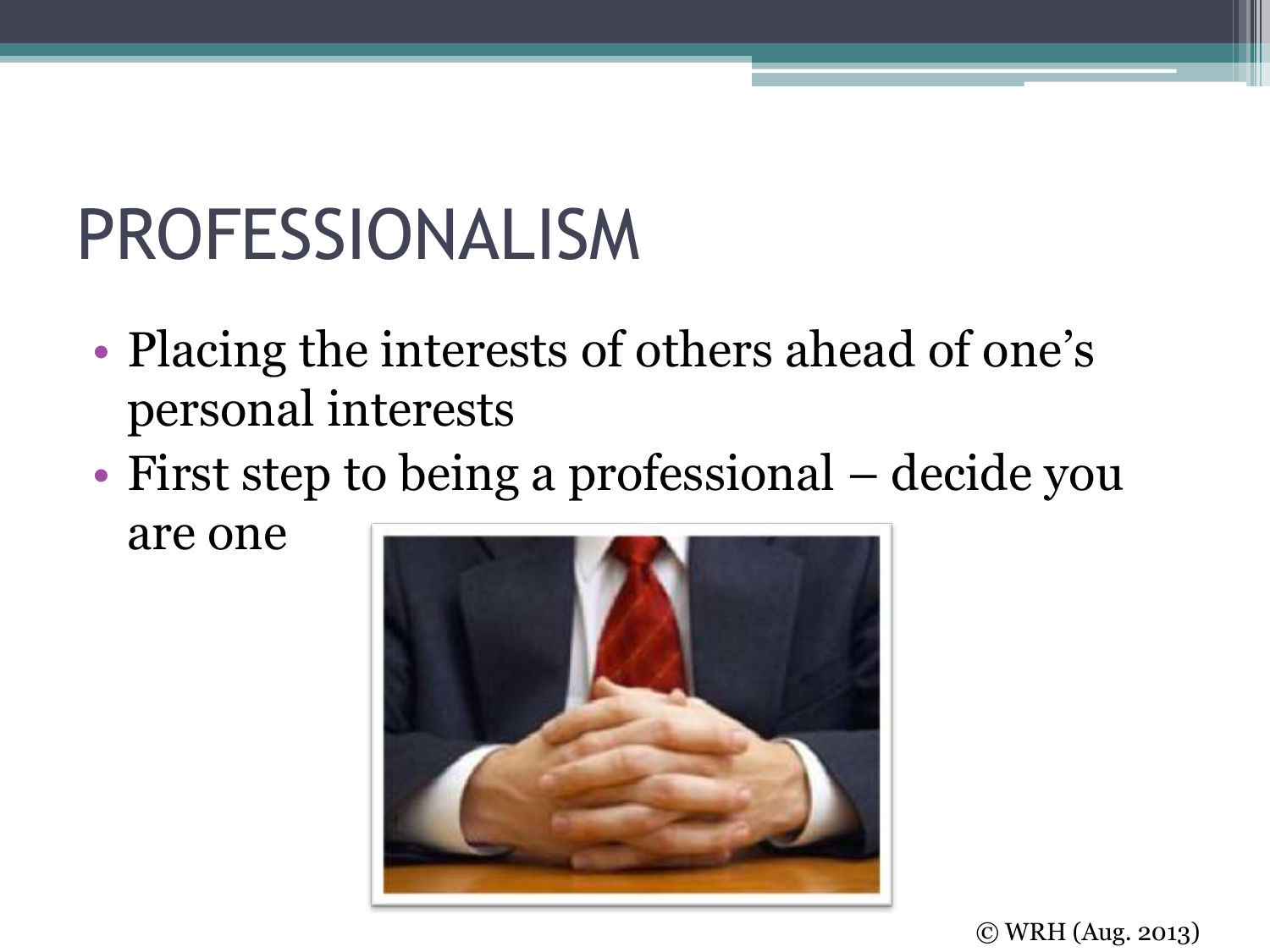### ELEMENTS OF PROFESSIONALISM IN HEALTH CARE

- Altruism
- Excellence
- Humanism
- Duty
- Accountability
- Honesty/Integrity
- Respect for Others

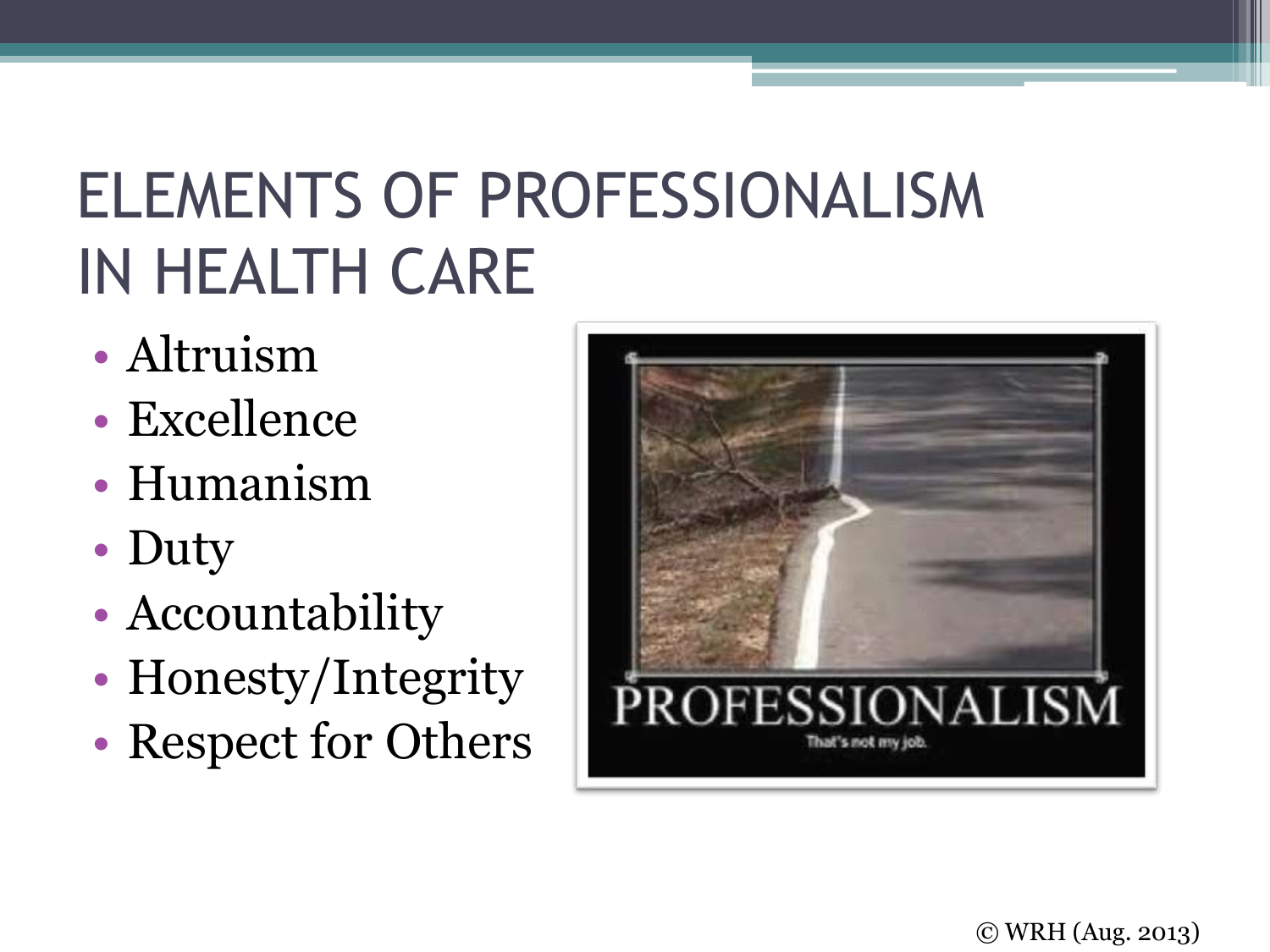# HOW IS PROFESSIONALISM JUDGED?

- Competence
- Communication
- Appearance
- Demeanor

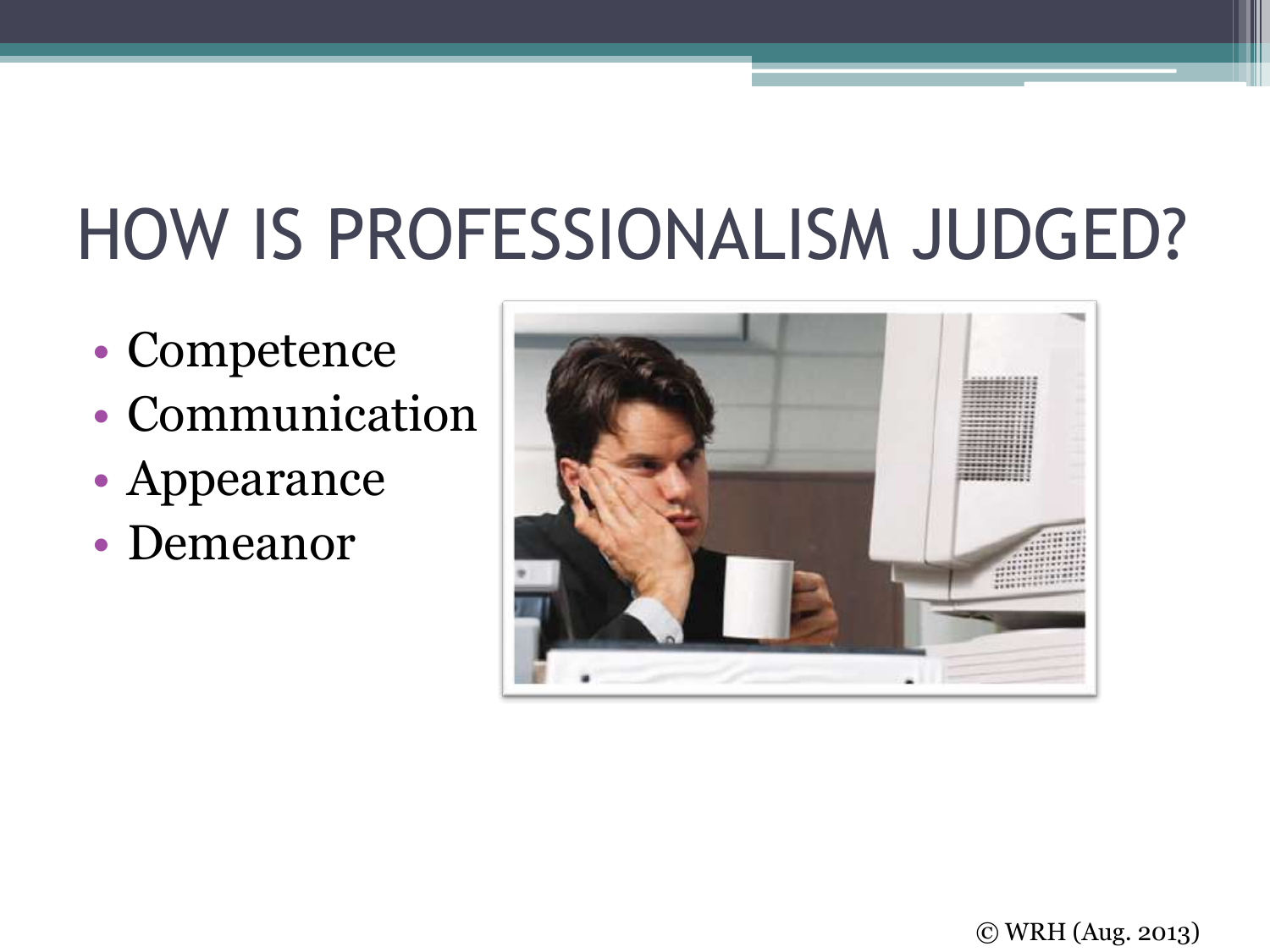### SOME DON'TS OF PROFESSIONALS

- Overstepping boundaries
- Involvement in others' affairs
- Gossip
- Personal activities at work
- Breaching confidentiality
- Bringing emotional baggage to work
- Criticizing superiors
- Inappropriate language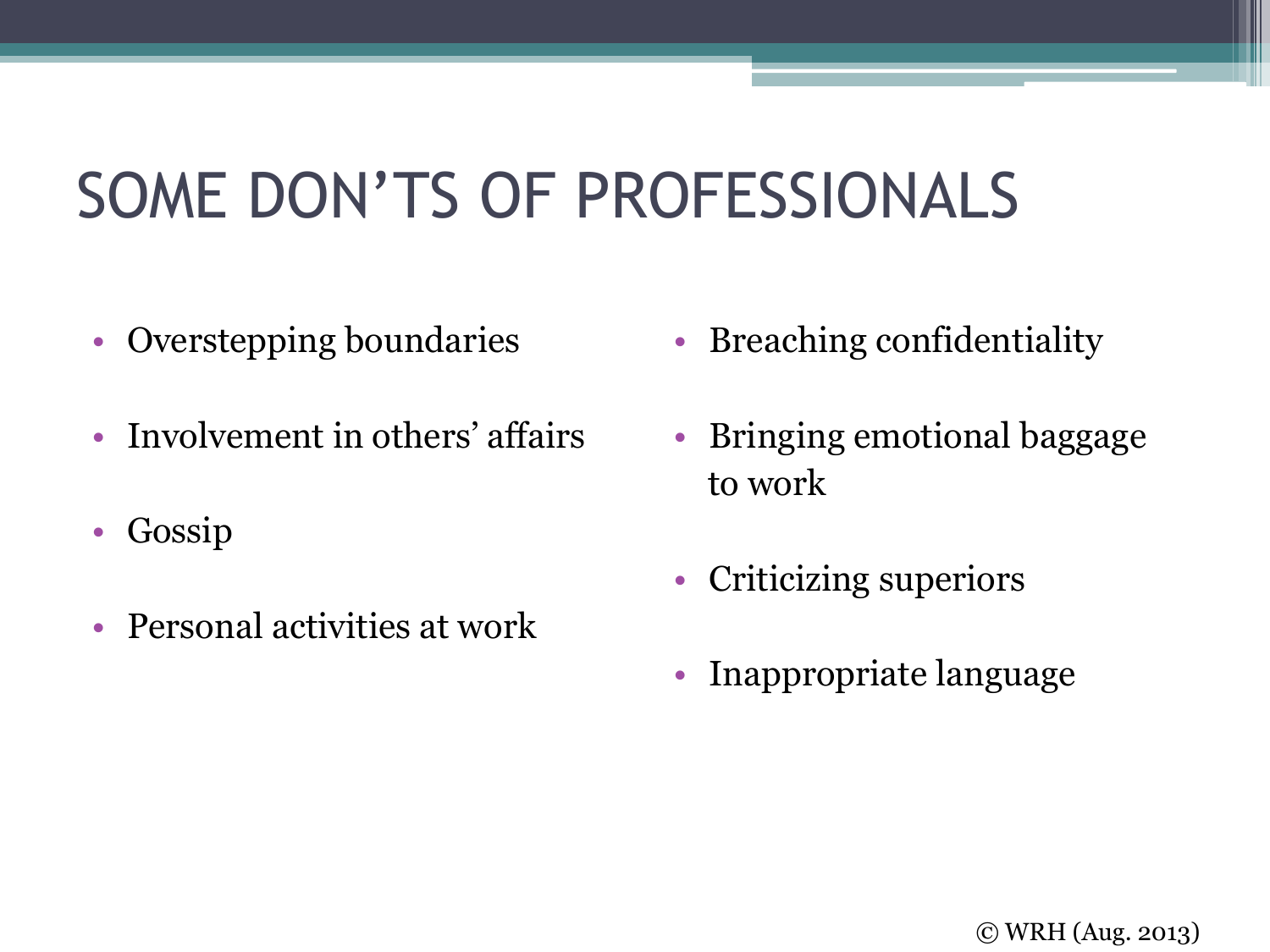# ELEMENTS OF A PROFESSION

- Formal education
- Control over educational standards
- Self-regulation/disciplinary standards
- Scholarly journal
- Relatively high social status
- Protection from state regulation/market pressures

KR Sethuraman Regional Health Forum (2006) 10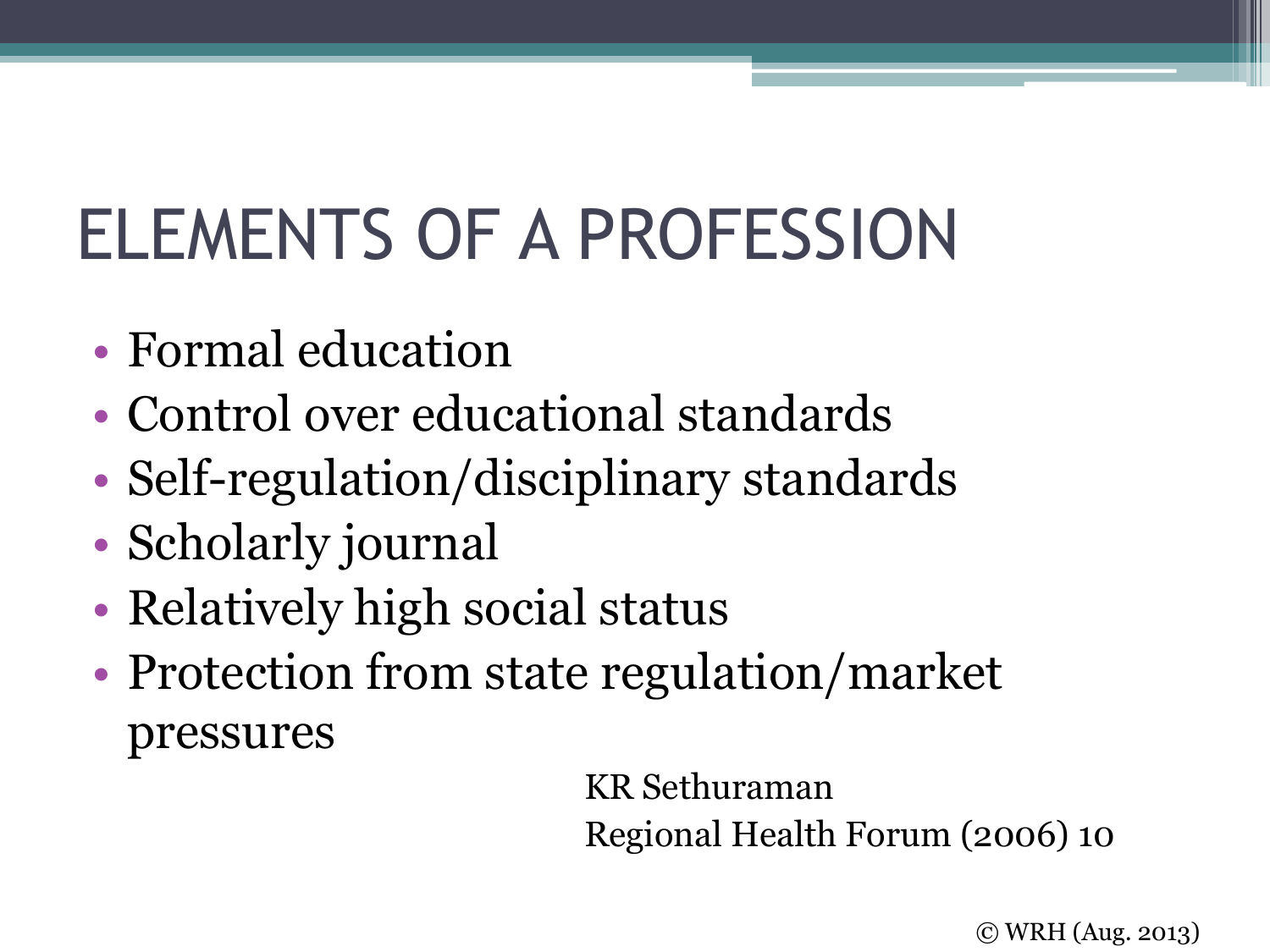### ELEMENTS OF PROFESSIONALISM IN SCIENCE

- Intellectual Honesty
- Excellence in Thinking and Doing
- Collegiality and Openness
- Autonomy and Responsibility
- Self Regulation

S. Korenman Univ of California 2006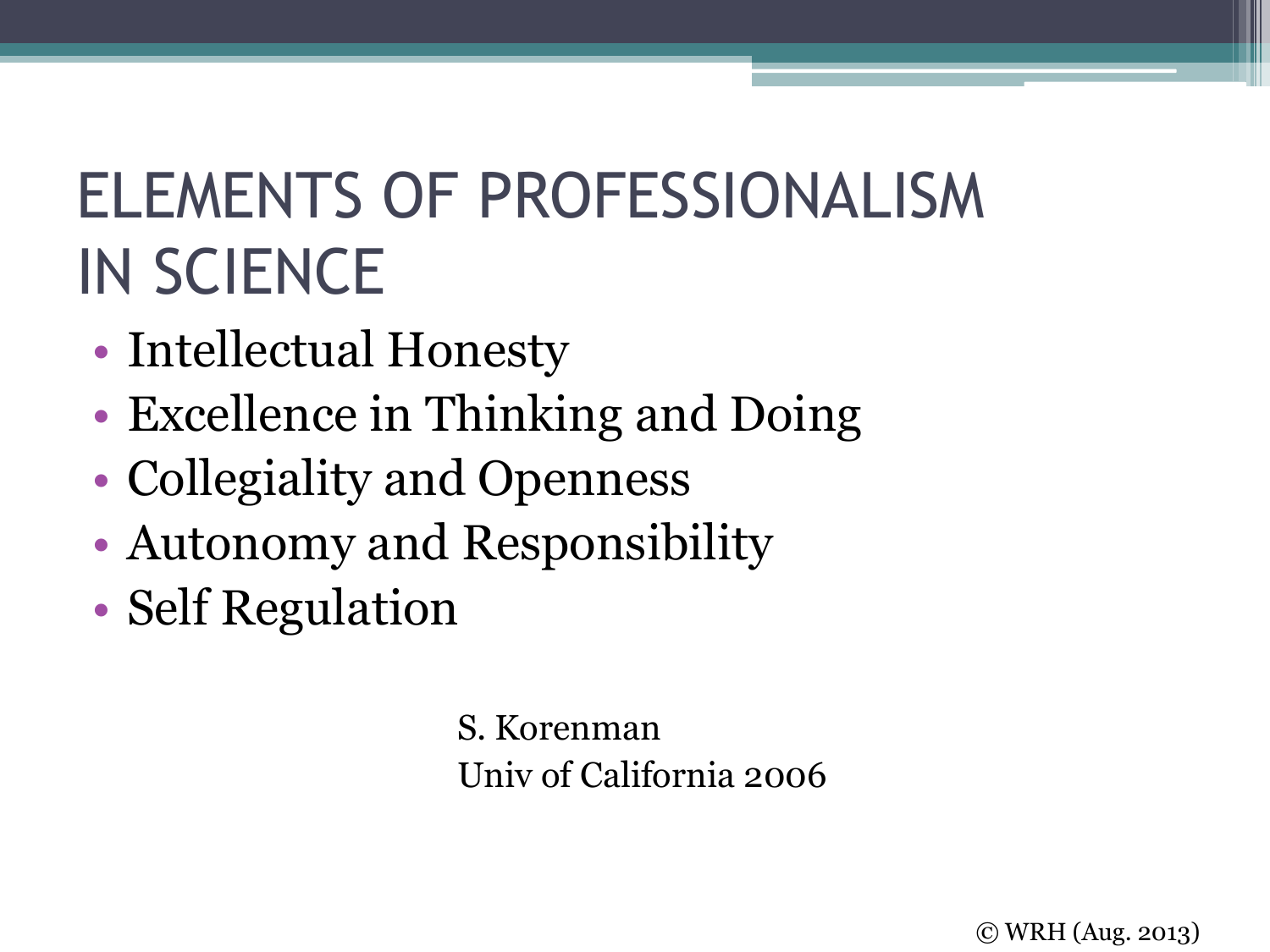### CHALLENGES TO MEDICINE'S PROFESSIONAL STATURE

- Rising healthcare costs
- Lack of overarching health coverage
- Large geographic variations in health care
- Need for evidence-based health care
- Time constraints on healthcare providers
- Safety of health care
- Conflicts of interest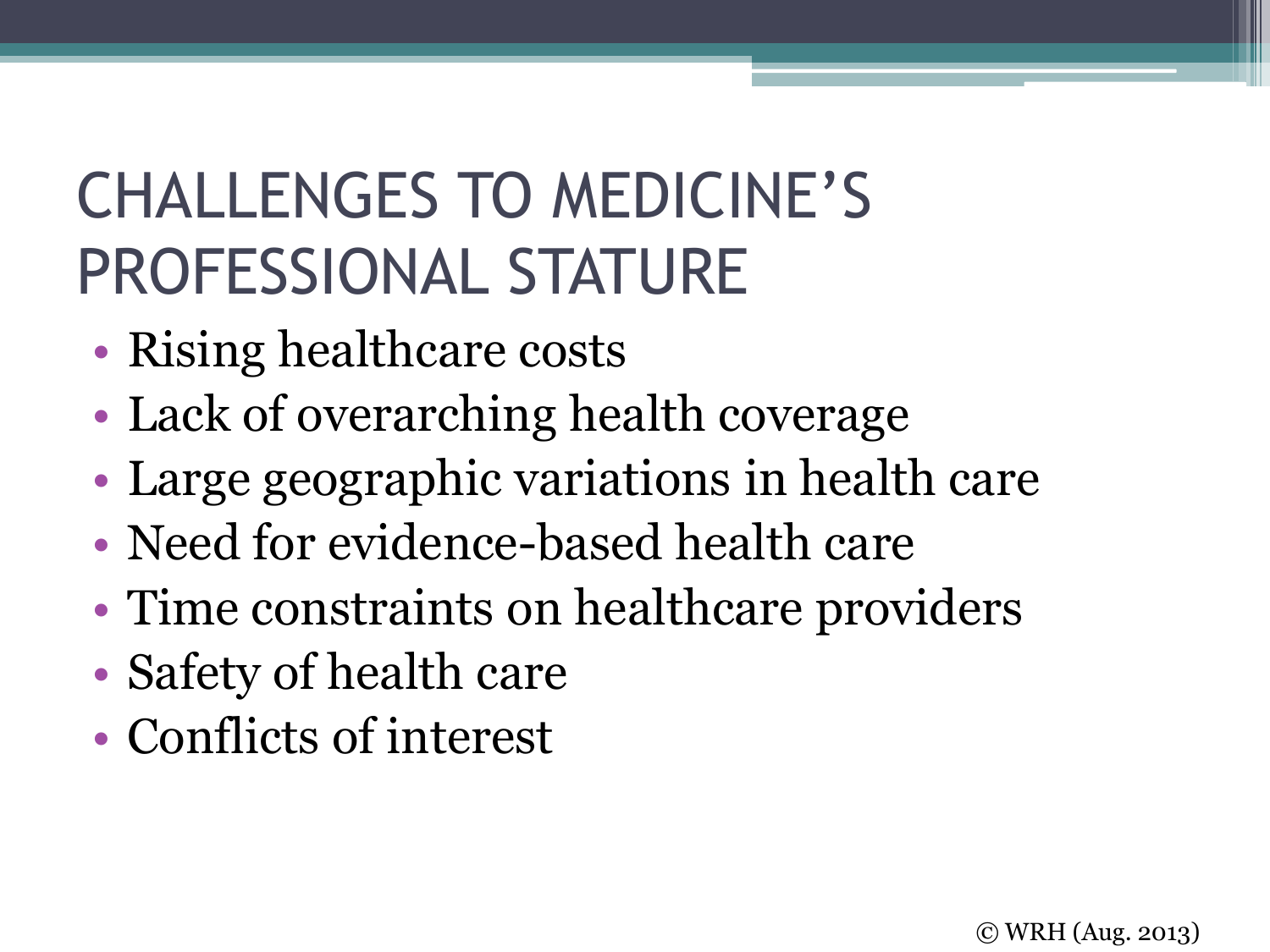#### PHYSICIAN'S CHARTER RESPONSIBILITIES (ABIMf, ACP/ASIMf,EFIM)

- Competence
- Confidentiality
- Quality of Care
- Just Distribution Resources
- Manage CoI
- Honesty
- Appropriate Relations
- Access to Care
- Scientific Knowledge
- Professional Responsibilities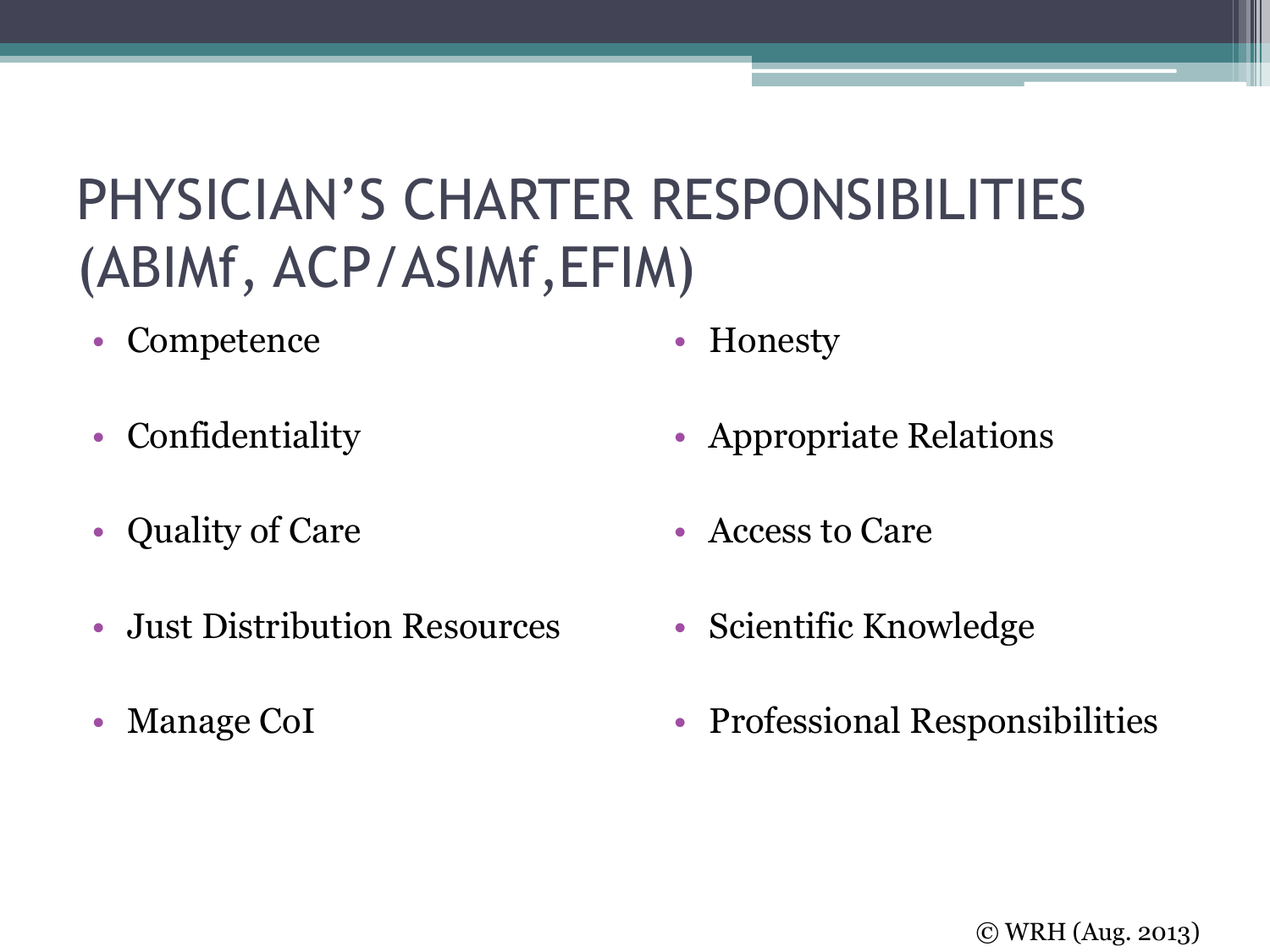# VISION

"Good business leaders create a vision, articulate the vision, passionately own the vision and relentlessly drive it to completion."

> Jack Welch Former Chair and CEO General Electric Co.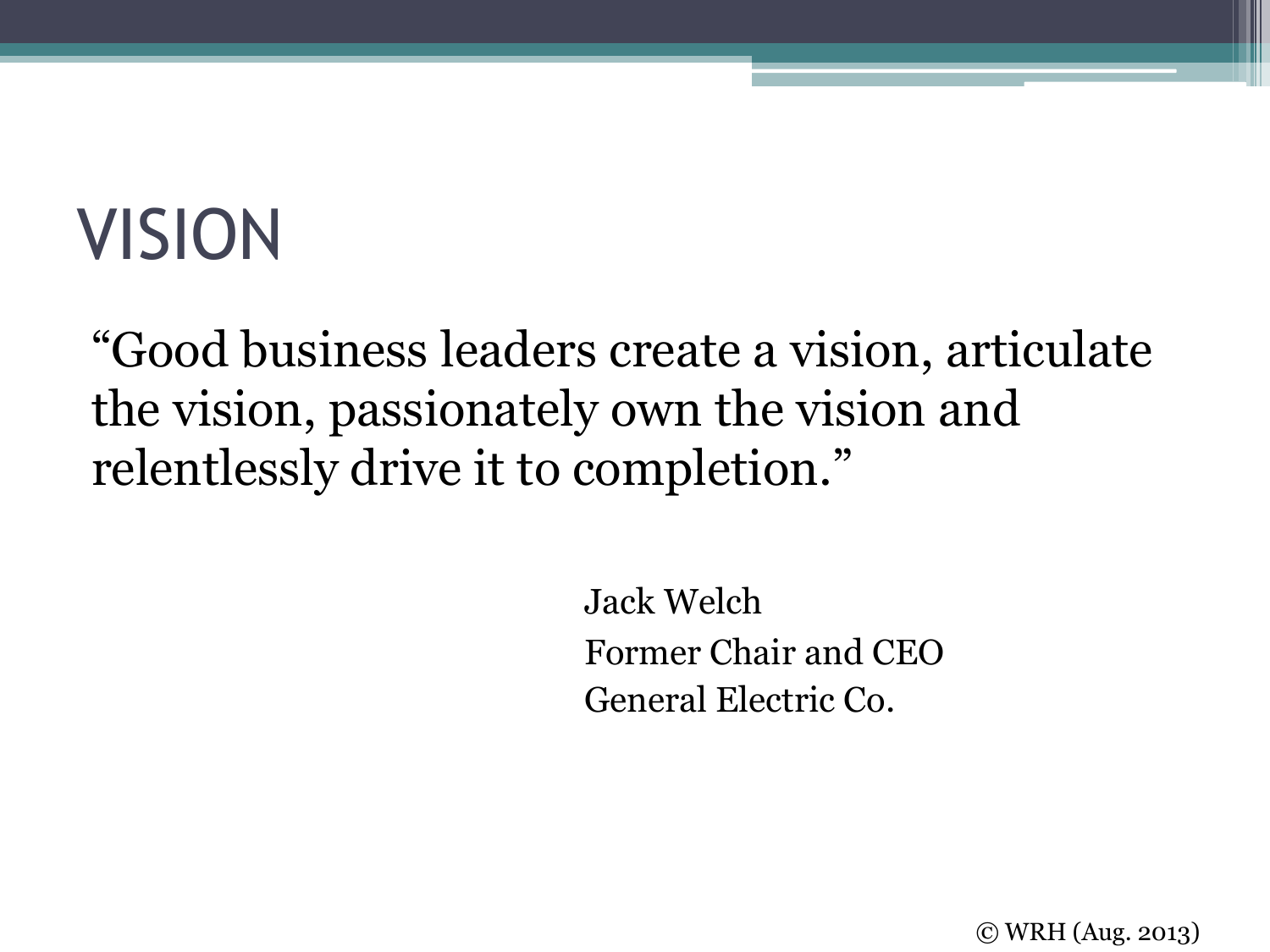# VISION

#### People buy into the leader before they buy into the vision.

John Maxwell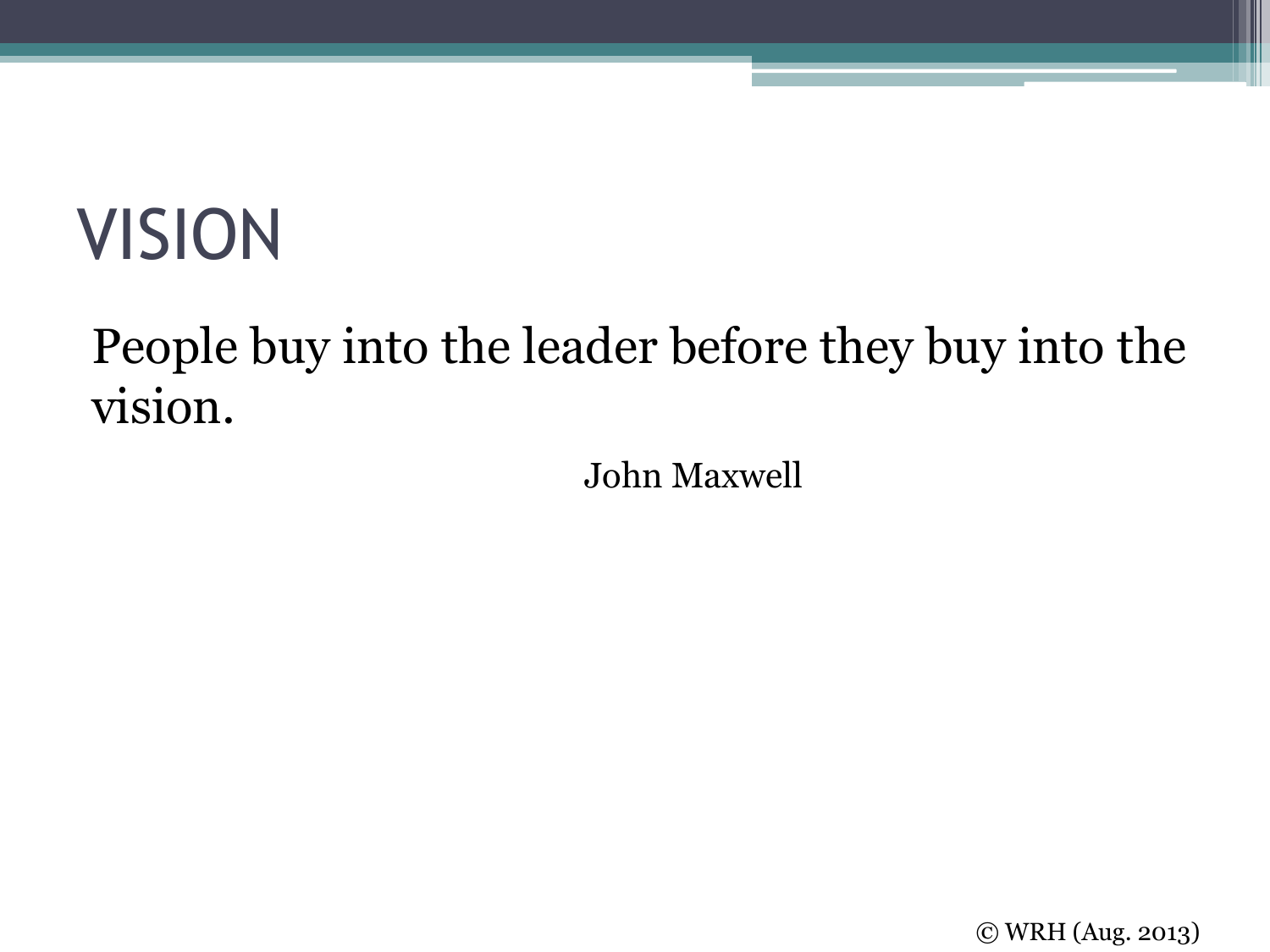### INNER HABITS, QUALITIES AND TRAITS OF TRUE LEADERS

- Enthusiasm
- Integrity
- Self-confidence and self-reliance
- Persistence and determination in challenging situations
- Positive mental attitude
- Willingness to change and consider new opportunities
- Creativity in searching for new solutions
- Personal charisma
- Empathy towards others
- Faithfulness and fairness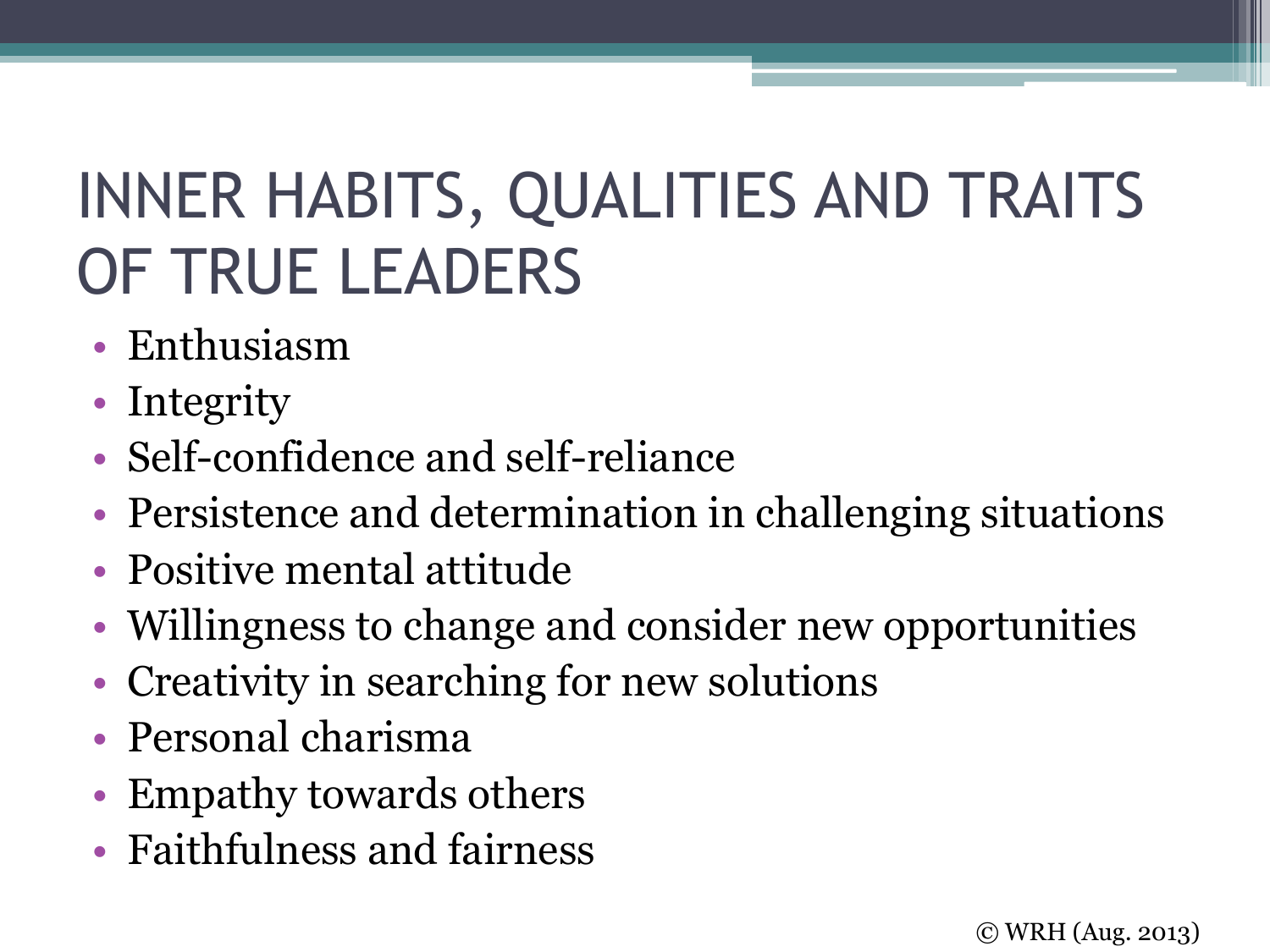#### 9 RULES OF A TEAM LEADER

- 1. Provide purpose
- 2. Build a star team, not a team of stars
- 3. Establish shared ownership for the results
- 4. Develop team members to fullest potential
- 5. Make the work interesting and engaging
- 6. Develop a self-managing team
- 7. Motivate and inspire team members
- 8. Lead and facilitate constructive communication
- 9. Monitor, but don't micromanage

© Vadim Kotelnikow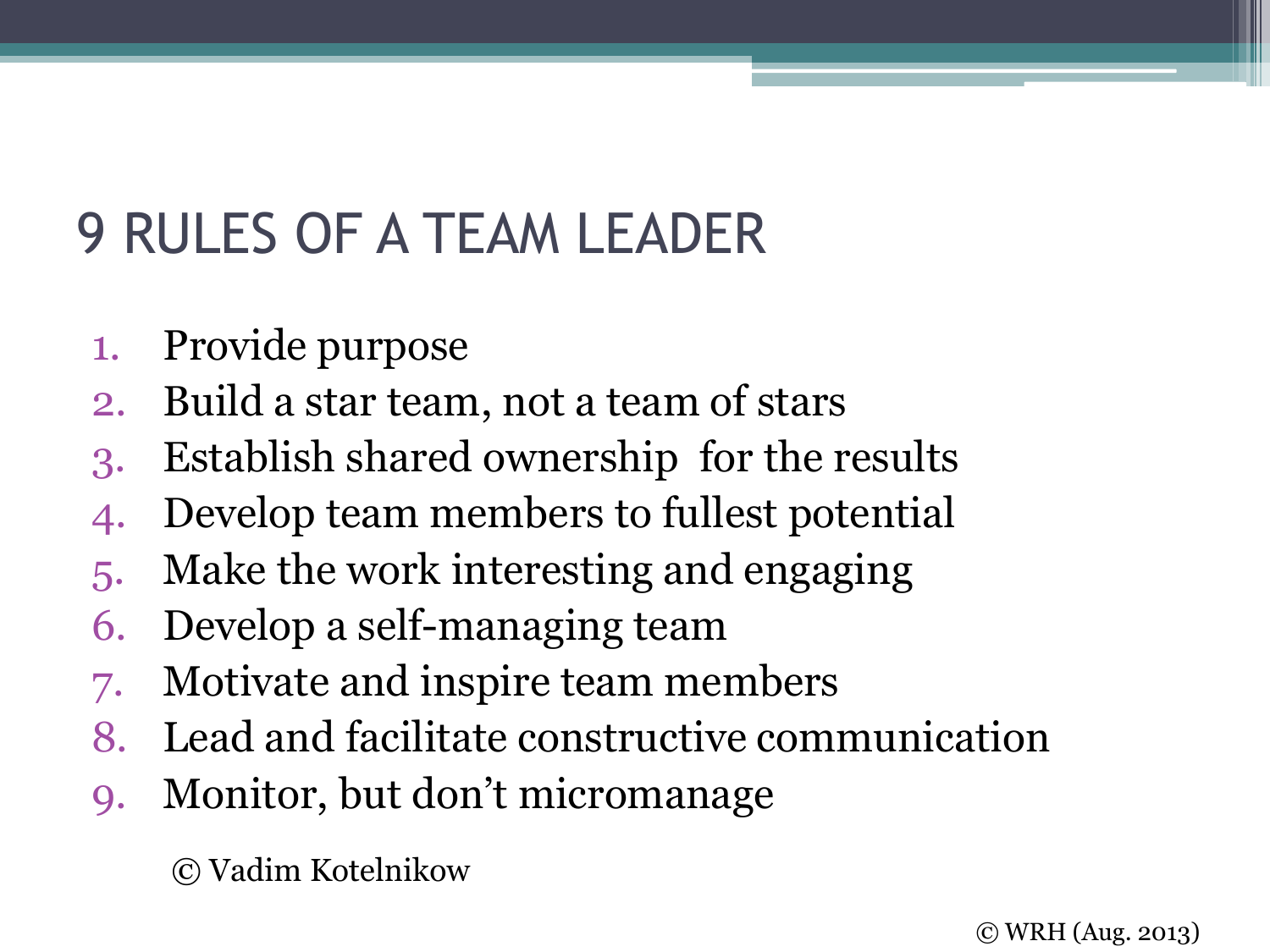### FAILURE IN LEADERSHIP 12 MAJOR CAUSES

- 1. Inability to organize detail
- 2. Unwillingness to do what they would ask another to do
- 3. Expectation of pay for what they know instead of what they do
- 4. Fear of competition from others
- 5. Lack of creative thinking in setting goals and creating plans
- 6. The "I" syndrome
- 7. Over-indulgence, destroying endurance and vitality
- 8. Disloyalty to colleagues
- 9. Leading by instilling fear instead of encouraging
- 10. Emphasis of title instead of knowledge and expertise
- 11. Failure to face the negative reality
- 12. Being ultra-positive

Adapted from *Motivate to Win,* Richard Denny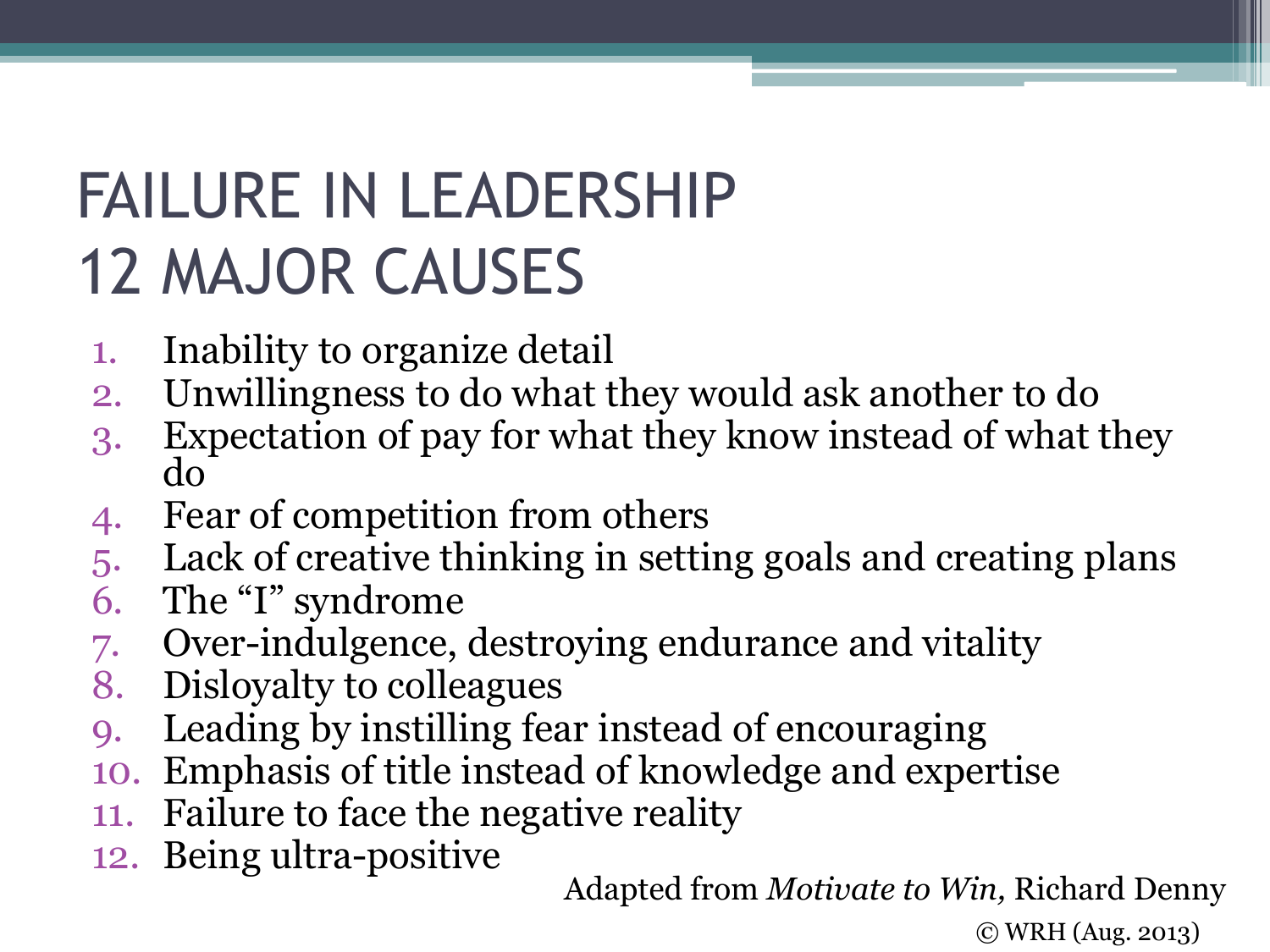The Leader is best,

When people are hardly aware of his existence,

Not so good when people praise his government,

Less good when people stand in fear,

Worst, when people are contemptuous.

Fail to honor people, and they will fail to honor you.

But of a good leader, who speaks little

When his work is done, his aim fulfilled,

The people say, 'We did it ourselves.

Lao Tzu

 $\sim$ 500 BC